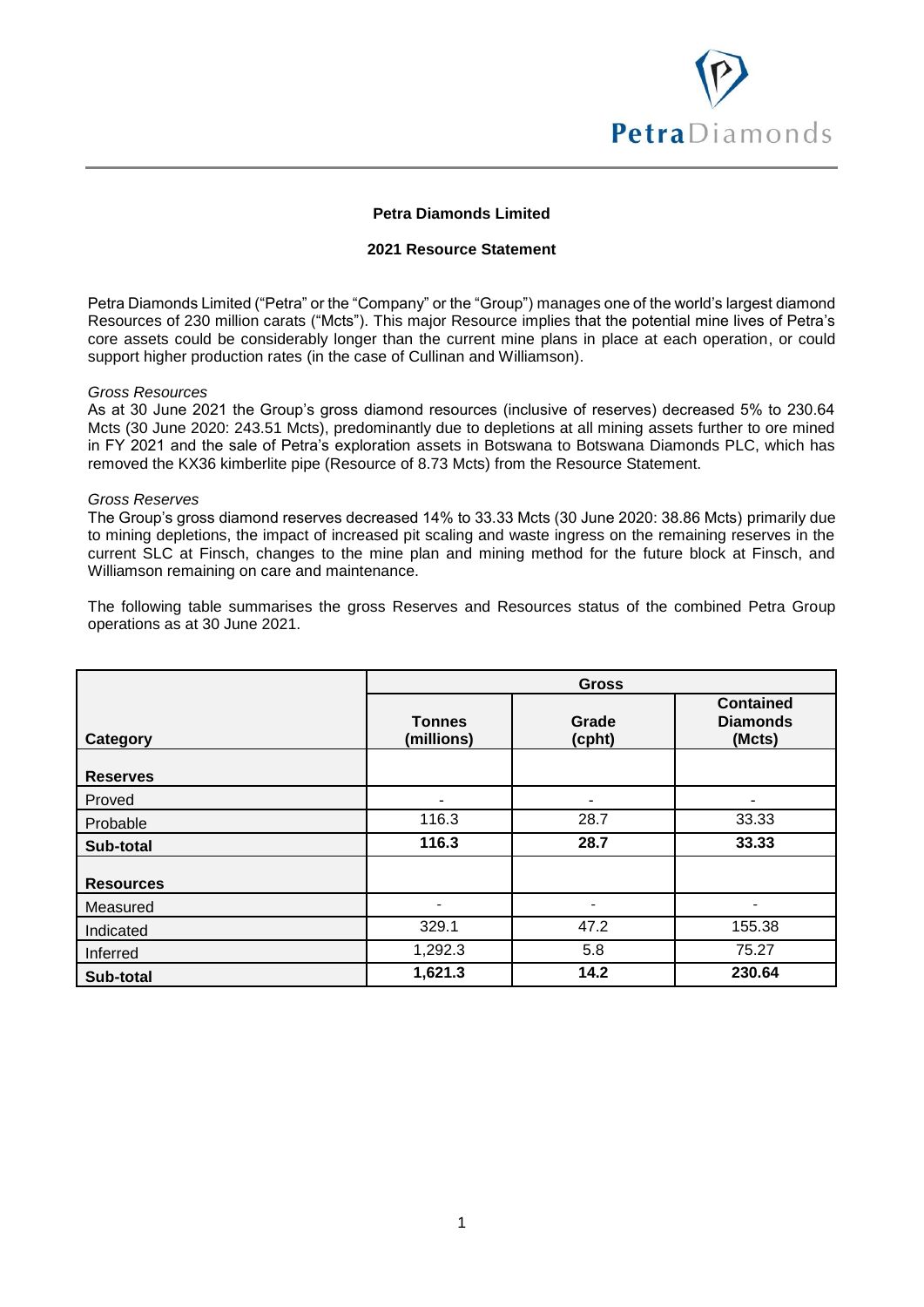## **Cullinan**

|                  | <b>Gross</b>                |                 |                                               |
|------------------|-----------------------------|-----------------|-----------------------------------------------|
| Category         | <b>Tonnes</b><br>(millions) | Grade<br>(cpht) | <b>Contained</b><br><b>Diamonds</b><br>(Mcts) |
| <b>Reserves</b>  |                             |                 |                                               |
| Proved           |                             |                 | ۰                                             |
| Probable         | 38.6                        | 38.8            | 14.97                                         |
| Sub-total        | 38.6                        | 38.8            | 14.97                                         |
| <b>Resources</b> |                             |                 |                                               |
| Measured         |                             |                 |                                               |
| Indicated        | 224.0                       | 59.2            | 132.63                                        |
| Inferred         | 169.5                       | 10.1            | 17.19                                         |
| Sub-total        | 393.6                       | 38.1            | 149.82                                        |

1. Resource bottom cut-off: 1.0mm.

2. Reserve bottom cut-off: 1.0mm.<br>3. B-Cut Resource tonnes and gra

3. B-Cut Resource tonnes and grade are based on block cave depletion modelling and include external waste. A portion of the Resources in these remnant blocks report into the current caving operations as low grade dilution.

4. C-Cut Resource stated as in-situ.

5. Reserves based on PCBC simulations on C-Cut phase 1 and PCSLC simulations for the CC1E.

6. Factorised grades and carats are derived from a calculated Plant Recovery Factor ("PRF"). These factors account for the efficiency of sieving (bottom cut-off), diamond liberation and recovery in the ore treatment process.

7. The PRF has been revised in line with the new Resource model and plant commissioning in 2018. The PRFs currently applied for the new mill plant per rock type are: Brown kimberlite =  $73.8\%$ , Grey kimberlite =  $67.9\%$ . Black kimberlite = 70.6% & Coherent kimberlite = 68.0%.

8. US\$/ct values of 95-105 for ROM, excluding exceptional stones, and 35-45 for tailings based on expected sales values (with reference to FY 2021 sales results and considering rough diamond prices recovering to levels before the COVID-19 pandemic) and production size frequency distributions.

|                  | <b>Gross</b>                |                 |                                               |
|------------------|-----------------------------|-----------------|-----------------------------------------------|
| Category         | <b>Tonnes</b><br>(millions) | Grade<br>(cpht) | <b>Contained</b><br><b>Diamonds</b><br>(Mcts) |
| <b>Reserves</b>  |                             |                 |                                               |
| Proved           | ۰                           | ٠               | ٠                                             |
| Probable         | 26.8                        | 55.2            | 14.81                                         |
| Sub-total        | 26.8                        | 55.2            | 14.81                                         |
| <b>Resources</b> |                             |                 |                                               |
| Measured         |                             |                 |                                               |
| Indicated        | 27.0                        | 68.7            | 18.56                                         |
| Inferred         | 40.6                        | 47.2            | 19.16                                         |
| Sub-total        | 67.6                        | 55.8            | 37.72                                         |

# **Finsch**

1. Resource bottom cut-off: 1.0mm.

2. Reserve bottom cut-off: 1.0mm.

3. Block 4 Resource tonnes and grade are based on block cave depletion modelling and include external waste. A portion of this remnant Resource reports into the current caving operations as low grade dilution.

4. Increased pit scaling and waste ingress have been included in the Reserve models

5. Block 5 and Block 6 Resource stated as in situ.

6. Remaining Block 5 Reserves are based on CA3D software simulations.

7. US\$/ct values of 90-100 for ROM, based on expected sales values (with reference to FY 2021 sales results and considering rough diamond prices recovering to levels before the COVID-19 pandemic) and production size frequency distributions.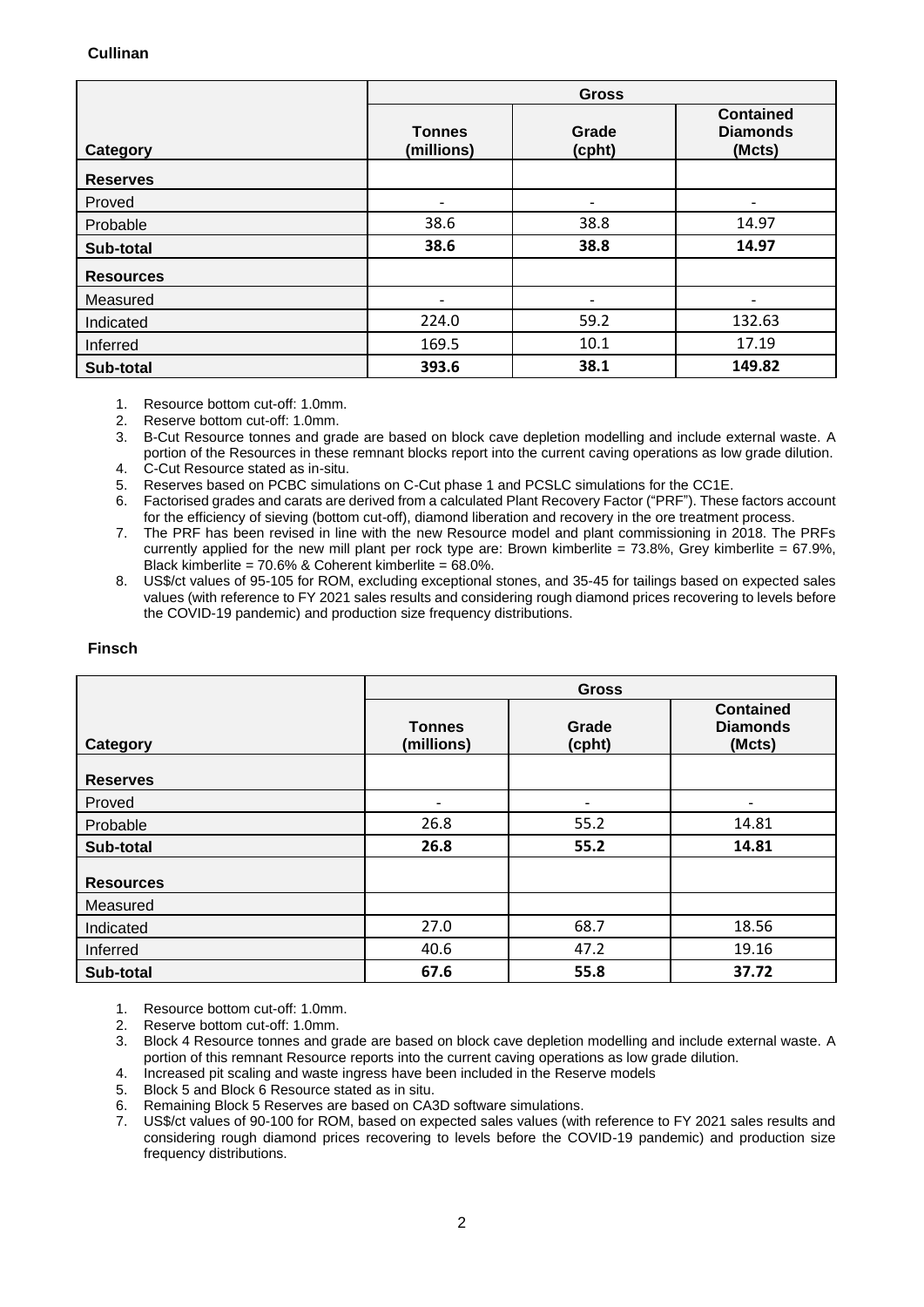## **Koffiefontein**

|                  | <b>Gross</b>                |                 |                                               |
|------------------|-----------------------------|-----------------|-----------------------------------------------|
| Category         | <b>Tonnes</b><br>(millions) | Grade<br>(cpht) | <b>Contained</b><br><b>Diamonds</b><br>(Mcts) |
| <b>Reserves</b>  |                             |                 |                                               |
| Proved           |                             |                 |                                               |
| Probable         | 2.3                         | 8.2             | 0.19                                          |
| Sub-total        | 2.3                         | 8.2             | 0.19                                          |
| <b>Resources</b> |                             |                 |                                               |
| Measured         |                             |                 |                                               |
| Indicated        | 14.6                        | 7.6             | 1.11                                          |
| Inferred         | 124.1                       | 3.3             | 4.14                                          |
| Sub-total        | 138.7                       | 3.8             | 5.25                                          |

1. Resource bottom cut-off (Koffiefontein underground and Ebenhaezer): 1.15mm.

2. Reserve bottom cut-off: 1.15mm.

3. Main Pipe resources above 490L are remnants of the front cave mining block and include external waste. A portion of this remnant Resource reports into the current caving operations as low grade dilution.

4. Resources below 490L are stated as in situ.

5. The Eskom Tailings Mineral Resource has been removed following a donation of part of the Tailings Mineral Resource to the Koffiefontein Community Mining Primary Cooperative to promote artisanal small-scale mining in the area.

- 6. Remaining 56–60L sub-level cave Reserves are based on PCSLC simulations
- 7. US\$/ct values of 470-520 for ROM, based on expected sales values (with reference to FY 2021 sales results and considering rough diamond prices recovering to levels before the COVID-19 pandemic) and production size frequency distributions.

|                  | <b>Gross</b>                |                 |                                               |
|------------------|-----------------------------|-----------------|-----------------------------------------------|
| Category         | <b>Tonnes</b><br>(millions) | Grade<br>(cpht) | <b>Contained</b><br><b>Diamonds</b><br>(Mcts) |
| <b>Reserves</b>  |                             |                 |                                               |
| Proved           | ٠                           | ۰               |                                               |
| Probable         | 48.6                        | 6.9             | 3.36                                          |
| Sub-total        | 48.6                        | 6.9             | 3.36                                          |
|                  |                             |                 |                                               |
| <b>Resources</b> |                             |                 |                                               |
| Measured         |                             |                 |                                               |
| Indicated        | 63.4                        | 4.9             | 3.08                                          |
| Inferred         | 958.0                       | 3.6             | 34.77                                         |
| Sub-total        | 1021.4                      | 3.7             | 37.86                                         |

## **Williamson**

1. Resource bottom cut-off: 1.15mm.

2. Reserve bottom cut-off: 1.15mm.

3. Resource depletions based on June 2020 pit surface, adjusted for the in-pit slump experienced in FY 2020.

4. Reserves adjusted with 9 months removed from Life of Mine plan (to end of Mining Licence in 2030).<br>5. Reserves based on mine scheduling in XPAC, including care and maintenance.<br>6. US\$/ct values of 180-230 for ROM, based

5. Reserves based on mine scheduling in XPAC, including care and maintenance.

US\$/ct values of 180-230 for ROM, based on expected sales values (with reference to FY 2020 and FY 2021 sales results and considering rough diamond prices recovering to levels before the COVID-19 pandemic) and production size frequency distributions.